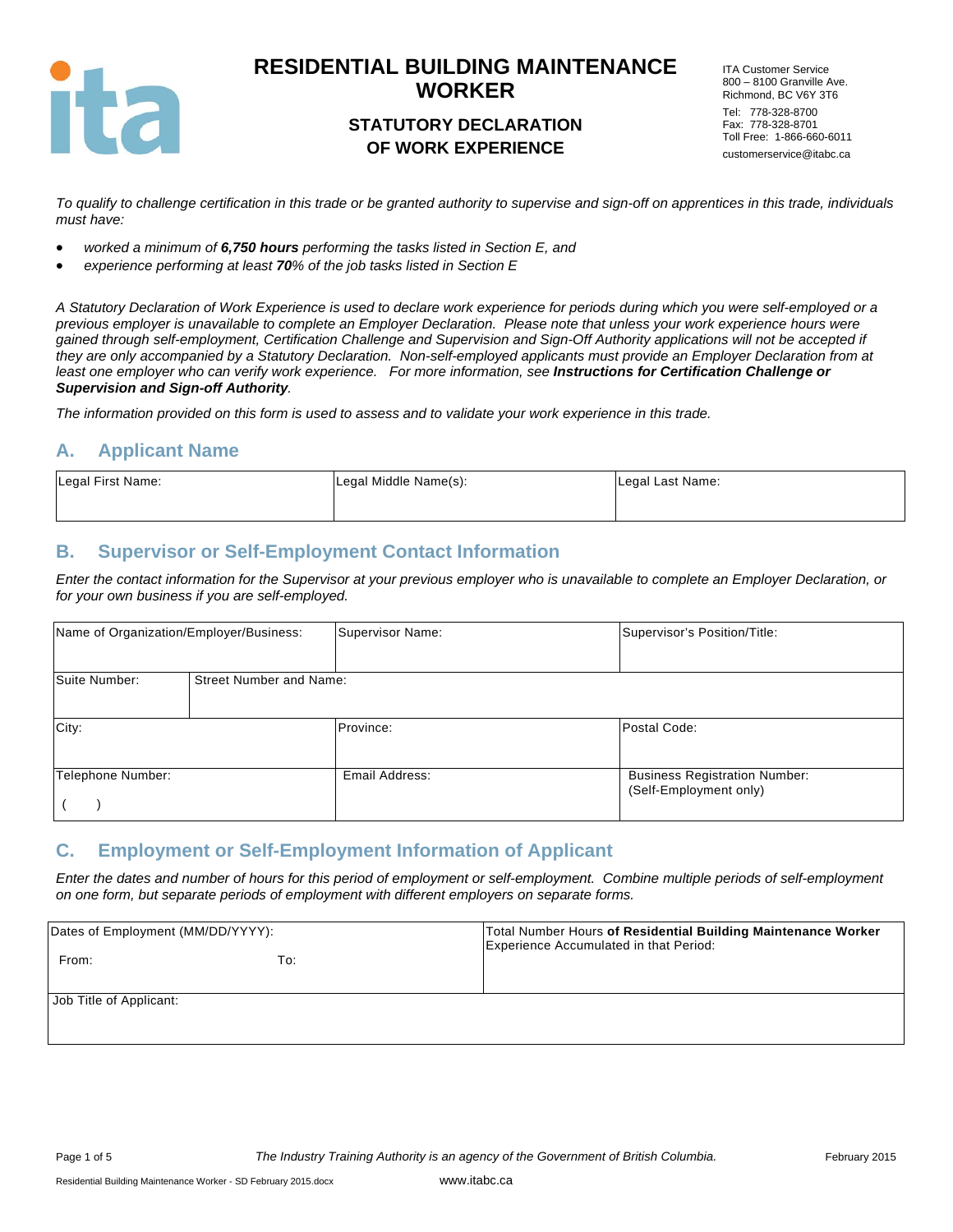

### **STATUTORY DECLARATION OF WORK EXPERIENCE**

ITA Customer Service 800 – 8100 Granville Ave. Richmond, BC V6Y 3T6 Tel: 778-328-8700 Fax: 778-328-8701 Toll Free: 1-866-660-6011 customerservice@itabc.ca

### **D. Reason for Statutory Declaration**

Indicate why a Statutory Declaration is required for this period of employment:

Applicant Mapple Employer will not complete Employer Declaration

 $\Box$ 

Employer is no longer in business  $\square$  Employment records are not available

Applicants must attempt to contact current or previous employers to request an Employer Declaration. If you have been unable to obtain an Employer Declaration for any portion of your non-self-employed work experience, indicate the steps you have taken to try to obtain it. If sufficient evidence of steps taken is not provided, the application may not be approved.

## **E. Statutory Declaration of Job Task Performance**

*By checking "Yes" or "No" in the Declaration Response column, indicate whether or not you have performed the job tasks listed below. Cross out any job tasks you did not perform during the period indicated in Section C.* 

| <b>Job Tasks</b>                                                                                                                                                                                                                                                                                                                                                                               | <b>Declaration</b><br><b>Response</b> |                   |
|------------------------------------------------------------------------------------------------------------------------------------------------------------------------------------------------------------------------------------------------------------------------------------------------------------------------------------------------------------------------------------------------|---------------------------------------|-------------------|
| <b>Describe Building Maintenance Work</b><br>Includes: Describe Types of Buildings, Building Maintenance Industry/Work and Uses Basic Trade<br>Terminology                                                                                                                                                                                                                                     | Yes:<br>No:                           | П                 |
| <b>Use Safe Work Practices</b><br>Includes: Obtaining Level 1 First Aid Certification, Transport Endorsement and WHMIS Certification,<br>Identifying WCB Safety Regulations, Practices Fire Safety, Uses and Maintains Personal Safety<br>Equipment, Uses and Maintains Ladders, Scaffolding & Platforms, Safely Enter Confined Spaces and Use<br>Air Packs and Identifies Lock Out Procedures | Yes:<br>No:                           | П<br>П            |
| <b>Perform Trades Math &amp; Financial Calculations</b><br>Includes: Performs Conversions to and from Metric and Imperial, Arithmetic Functions with Whole<br>Numbers & Fractions, Basic Plane (2D) Geometry, Estimating Calculations for Materials & Services,<br><b>Budget Calculations and Prepares Basic Budget Spreadsheets</b>                                                           | Yes:<br>No:                           | $\mathsf{L}$<br>П |

*Enter the applicant name (repeat on every page of this form).* 

| Legal First Name: | Legal Middle Name(s): | Legal Last Name: |
|-------------------|-----------------------|------------------|
|                   |                       |                  |

Page 2 of 5 *The Industry Training Authority is an agency of the Government of British Columbia.* February 2015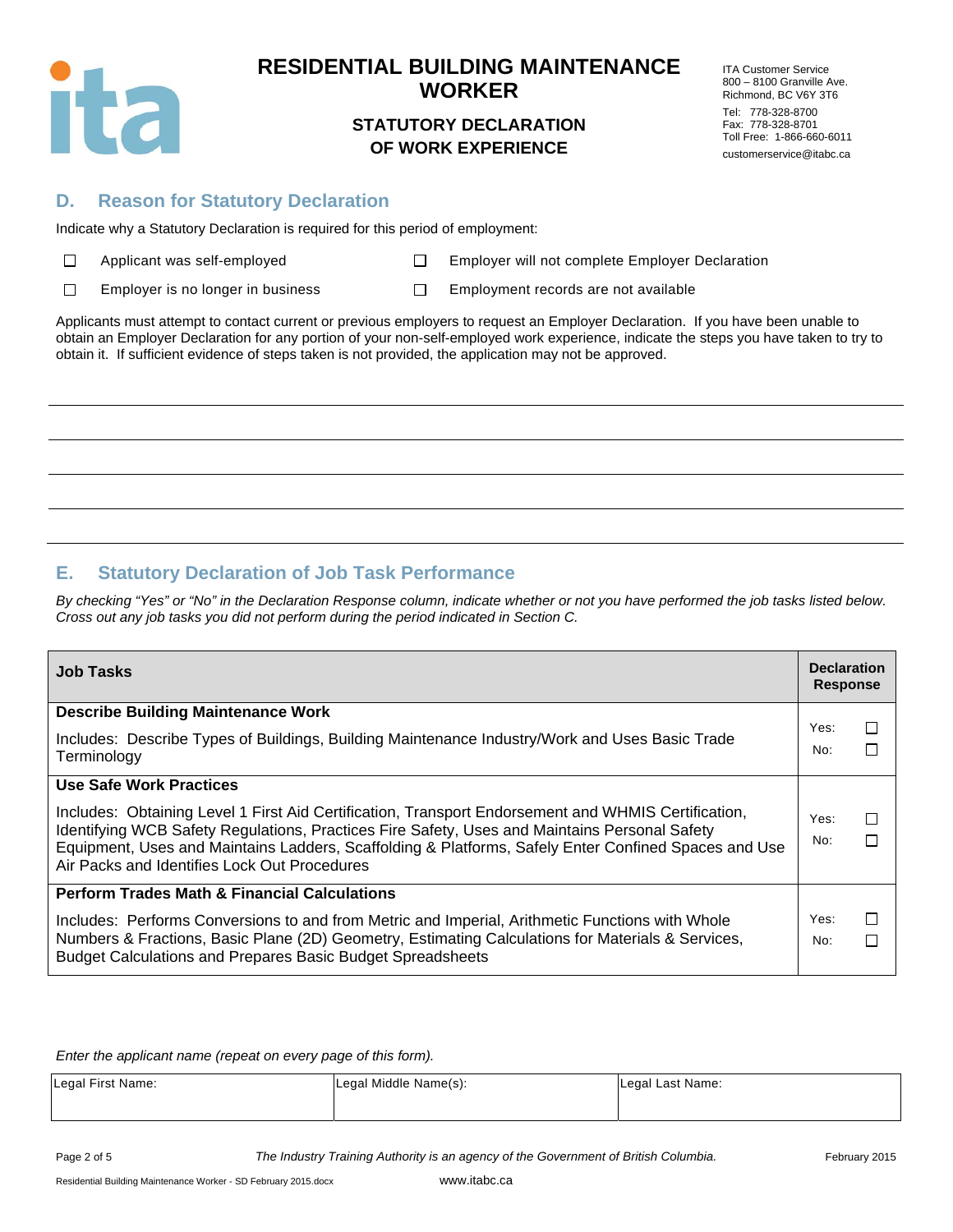

## **STATUTORY DECLARATION OF WORK EXPERIENCE**

ITA Customer Service 800 – 8100 Granville Ave. Richmond, BC V6Y 3T6 Tel: 778-328-8700 Fax: 778-328-8701 Toll Free: 1-866-660-6011 customerservice@itabc.ca

| <b>Job Tasks</b>                                                                                                                                                                                                                                                                                                                                                                                                                                                                                           | <b>Declaration</b><br><b>Response</b> |                  |
|------------------------------------------------------------------------------------------------------------------------------------------------------------------------------------------------------------------------------------------------------------------------------------------------------------------------------------------------------------------------------------------------------------------------------------------------------------------------------------------------------------|---------------------------------------|------------------|
| <b>Use &amp; Maintain Tools</b>                                                                                                                                                                                                                                                                                                                                                                                                                                                                            |                                       |                  |
| Includes: Uses and Maintains Hand Tools, Power Tools, Shop Tools, Uses Measuring & Testing Devices,<br>Disassembles, Sharpens & Reassembles Cutting Tools and Obtains Powder Actuated Tool Certification,<br>Uses Lifting and Hoisting Equipment, uses a personal computer.                                                                                                                                                                                                                                | Yes:<br>No:                           | □<br>$\Box$      |
| <b>Describe Building Structure and Design</b>                                                                                                                                                                                                                                                                                                                                                                                                                                                              |                                       |                  |
| Includes: Appling Federal, Provincial & Local Codes & Bylaws, Interprets Blueprints, Identifies Residential<br>Concrete Technology, Structural Elements in Wood Frame Construction, Fire and Life Safety Systems and<br>Prepares Basic Shop Drawings                                                                                                                                                                                                                                                       | Yes:<br>No:                           | □<br>□           |
| <b>Prevent and Remediate Mould Issues</b>                                                                                                                                                                                                                                                                                                                                                                                                                                                                  |                                       |                  |
| Includes: Able to Describe Types and Causes of Mould, Recognize and Prevent Mould Issues and<br><b>Remediate Mould Issues</b>                                                                                                                                                                                                                                                                                                                                                                              | Yes:<br>No:                           | $\Box$<br>$\Box$ |
| <b>Perform Carpentry Repairs and Maintenance</b>                                                                                                                                                                                                                                                                                                                                                                                                                                                           |                                       |                  |
| Includes: Identifies Carpentry Materials, Repairs & Maintain Stairs, Landings, Handrails & Decks, Repairs<br>Cabinets, Countertops & Shelving, Repairs, Maintains & Replace Hardware, Repairs Concrete, Identifies<br>& Repairs Structural Problems, Repair, Maintains & Replace Windows and Doors, Repairs & Maintains<br>Baseboards, Moldings and Casings, Identifies and Locate Cladding Problems, Identifies Infestation<br>Problems, and Assesses Need for a Journeyperson and/or Licensed Contractor | Yes:<br>No:                           | □<br>□           |
| <b>Repair Drywall</b>                                                                                                                                                                                                                                                                                                                                                                                                                                                                                      |                                       |                  |
| Includes: Identifies Drywall Materials, Patches Holes in Gyproc, Plaster and Lath, Tapes, Muds and<br>Installs Beads, Sands & Finishes Gyproc, Repairs Insulation and Vapour Barriers, and Assesses need for<br>a Journeyperson and/pr Licensed Contractor                                                                                                                                                                                                                                                 | Yes:<br>No:                           | $\Box$<br>$\Box$ |
| <b>Apply Public Relations Skills</b>                                                                                                                                                                                                                                                                                                                                                                                                                                                                       |                                       |                  |
| Includes: Demonstrates Interpersonal Skills, Maintains Effective Home Owner and Tenant Relations,<br>Conducts Home Owner and Tenant Orientations and Training, Liaises with Regulatory Officials and<br>Inspectors                                                                                                                                                                                                                                                                                         | Yes:<br>No:                           | $\Box$<br>$\Box$ |
| <b>Repair and Maintain Plumbing</b>                                                                                                                                                                                                                                                                                                                                                                                                                                                                        |                                       |                  |
| Includes: Identifying Plumbing Materials, Repairs & Maintains Plumbing Fixture Components Implements<br>Replacement of Piping & Hot Water Tanks, Identify and Locates Plumbing Problems, Assesses Need for a<br>Journeyperson and/or Licensed Contractor                                                                                                                                                                                                                                                   | Yes:<br>No:                           | □<br>$\Box$      |
| <b>Repair and Maintain Roofing</b>                                                                                                                                                                                                                                                                                                                                                                                                                                                                         |                                       |                  |
| Includes: Identifies Roofing Materials, Repairs, Maintain & Replace Gutters & Downspouts, Shakes and<br>Shingles, Panel Roofing Systems, Venting Systems and Apply Roof Patching Materials. Repairs &<br>Replace Flashings, Repairs Roof Decks & Sheathing, Identifies Roofing & Weatherproofing Problems and<br>Assesses Need for Journeyperson and/or Licensed Contractor                                                                                                                                | Yes:<br>No:                           | $\Box$<br>$\Box$ |

*Enter the applicant name (repeat on every page of this form).* 

| Legal First Name: | Legal Middle Name(s): | Legal Last Name: |
|-------------------|-----------------------|------------------|
|                   |                       |                  |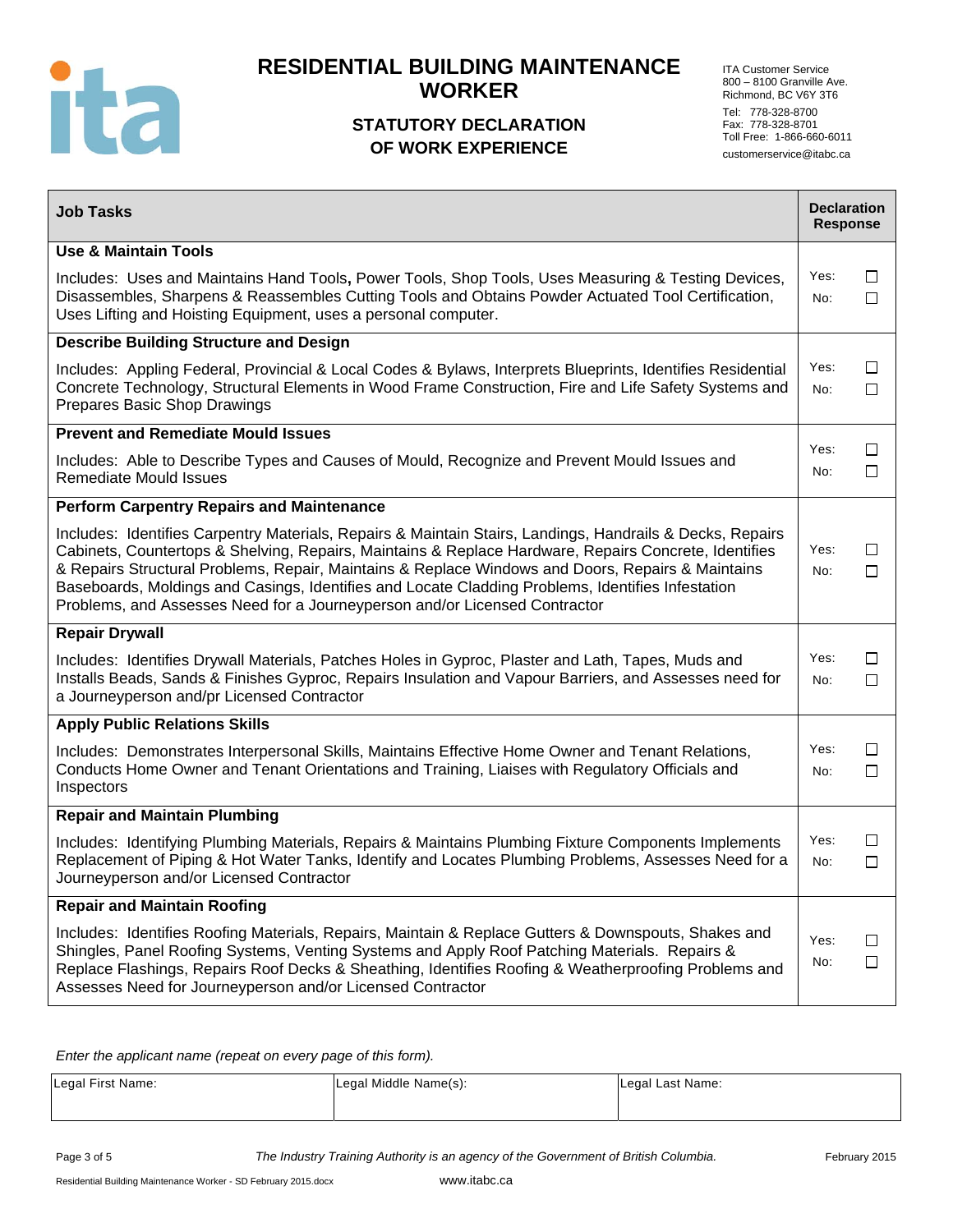

## **STATUTORY DECLARATION OF WORK EXPERIENCE**

ITA Customer Service 800 – 8100 Granville Ave. Richmond, BC V6Y 3T6 Tel: 778-328-8700 Fax: 778-328-8701 Toll Free: 1-866-660-6011 customerservice@itabc.ca

| <b>Job Tasks</b>                                                                                                                                                                                                                                                                                                                                                                                                                                                                                                        | <b>Declaration</b><br><b>Response</b> |              |
|-------------------------------------------------------------------------------------------------------------------------------------------------------------------------------------------------------------------------------------------------------------------------------------------------------------------------------------------------------------------------------------------------------------------------------------------------------------------------------------------------------------------------|---------------------------------------|--------------|
| <b>Repair and Maintain Flooring</b>                                                                                                                                                                                                                                                                                                                                                                                                                                                                                     |                                       |              |
| Includes: Identifying Flooring Materials, Prepares Substrate for Flooring (Lino, Tile & Carpet), Repair &<br>Replace Ceramic Tile, Repair, Maintain & Replace Underlay, Carpets, Rolled Goods and Tile, Maintains<br>Hardwood Flooring, Identifies and Locate Flooring Problems, Repair and Lay Vinyl Flooring, Assesses<br>Need for Journeyperson and/or Licensed Contractor                                                                                                                                           | Yes:<br>No:                           | П<br>$\Box$  |
| <b>Repair and Maintain Heating and Ventilation Systems</b>                                                                                                                                                                                                                                                                                                                                                                                                                                                              |                                       |              |
| Includes: Identifying Heating System Materials, Replace Thermostats, Replaces Baseboard Heater<br>Thermostats, Inspects and Maintains Chimneys, Inspects and Replaces Furnace Belts, Fans & Filters,<br>Describes Heat Recovery Ventilation Systems, Describes Basic Refrigeration and Boiler Theory, Identify<br>and Locate Heating Problems, Identifies, Test for Ventilation Problems, Performs minor repairs and<br>implement maintenance of furnaces, Assesses Need for a Journeyperson and/or Licensed Contractor | Yes:<br>No:                           | $\perp$<br>П |
| <b>Perform RBMW Administrative Duties</b>                                                                                                                                                                                                                                                                                                                                                                                                                                                                               |                                       |              |
| Includes: Maintaining Records, Completing Forms and Permits, Procure Materials, Scheduling Work,<br>Including Sub-Contractor, Estimating Costs, Including Sub-Contractor Prices, Performing Maintenance<br>Planning, Assesses the Retrofitting of Buildings for Accessibility                                                                                                                                                                                                                                           | Yes:<br>No:                           | П<br>$\Box$  |
| <b>Describe Basic Building Sciences</b>                                                                                                                                                                                                                                                                                                                                                                                                                                                                                 |                                       |              |
| Includes: Describing the Forces Acting on a Building, Describing the Heat and Sound Transfer Principles,<br>Describing Air and Moisture Movement in a Building                                                                                                                                                                                                                                                                                                                                                          | Yes:<br>No:                           | $\Box$<br>П  |

## **F. Confirmation of Prerequisite Credentials or Certificates**

*For some trades, evidence that the applicant has earned prerequisite credentials or certificates is required before the individual is permitted to challenge certification or receive Supervision and Sign-Off Authority. For those trades, you must prove you have the required prerequisite credentials.* 

There are no prerequisite credentials or certificates for this trade.

## **G. Applicant Signature**

I certify that the information I have provided is accurate. (Note: Collection and protection of personal information on this form is in accordance with the provisions of the Freedom of Information and Protection of Privacy Act.)

| Applicant Name (please print): | Applicant Signature: | Date: (MM/DD/YYYY) |
|--------------------------------|----------------------|--------------------|
|                                |                      |                    |

*Enter the applicant name (repeat on every page of this form).* 

| Legal First Name: | Legal Middle Name(s): | Legal Last Name: |
|-------------------|-----------------------|------------------|
|                   |                       |                  |

Page 4 of 5 *The Industry Training Authority is an agency of the Government of British Columbia.* February 2015